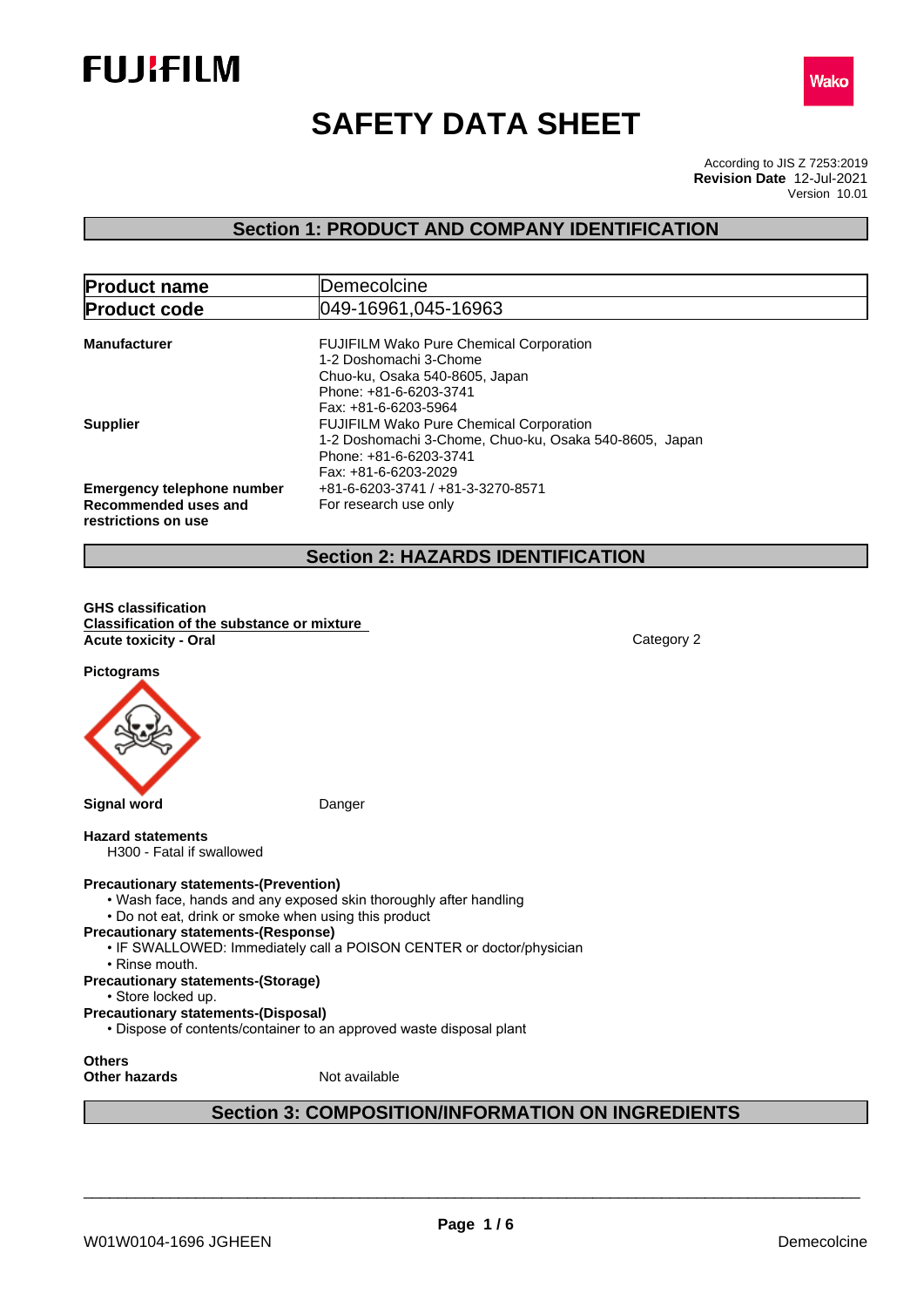#### **Single Substance or Mixture** Substance

**Formula** C21H25NO5

| <b>Chemical</b><br>.<br>' Name | Weight-% | Molecular weight | <b>ENCS</b> | <b>ISHL No.</b> | <b>RN</b><br>r∧c<br><b>UMQ</b> |
|--------------------------------|----------|------------------|-------------|-----------------|--------------------------------|
| Demecolcine                    | 90.0     | 271<br>.42       | $N$ /       | NI/<br>'NI.     | $\sim$<br>$- -$<br>ບບ          |

**Impurities and/or Additives**: Not applicable

## **Section 4: FIRST AID MEASURES**

#### **Inhalation**

Remove to fresh air. If symptoms persist, call a physician.

### **Skin contact**

Wash off immediately with soap and plenty of water. If symptoms persist, calla physician.

#### **Eye contact**

IF IN EYES: Rinse cautiously with water for several minutes. Remove contact lenses, if present and easy to do. Continue rinsing. Immediate medical attention is required.

#### **Ingestion**

Rinse mouth. Never give anything by mouth to an unconscious person. Call a physician or poison control center immediately. Do not induce vomiting without medical advice.

#### **Protection of first-aiders**

Use personal protective equipment as required.

### **Section 5: FIRE FIGHTING MEASURES**

#### **Suitable extinguishing media**

Water spray (fog), Carbon dioxide (CO2), Foam, Extinguishing powder, Sand

**Unsuitable extinguishing media**

No information available

#### **Specific hazards arising from the chemical product**

Thermal decomposition can lead to release of irritating and toxic gases and vapors.

**Special extinguishing method**

#### No information available

#### **Special protective actions for**

#### **fire-fighters**

Use personal protective equipment as required.Firefighters should wear self-contained breathing apparatus and full firefighting turnout gear.

### **Section 6: ACCIDENTAL RELEASE MEASURES**

#### **Personal precautions, protective equipment and emergency procedures**

For indoor, provide adequate ventilation process until the end of working. Deny unnecessary entry other than the people involved by, for example, using a rope. While working, wear appropriate protective equipments to avoid adhering it on skin, or inhaling the gas. Work from windward, and retract the people downwind.

#### **Environmental precautions**

To be careful not discharged to the environment without being properly handled waste water contaminated.

#### **Methods and materials for contaminent and methods and materials for cleaning up**

Sweep up and gather scattered particles, and collect it in an empty airtight container.

#### **Recoverly, neutralization**

#### No information available

#### **Secondary disaster prevention measures**

Clean contaminated objects and areas thoroughly observing environmental regulations.

### **Section 7: HANDLING AND STORAGE**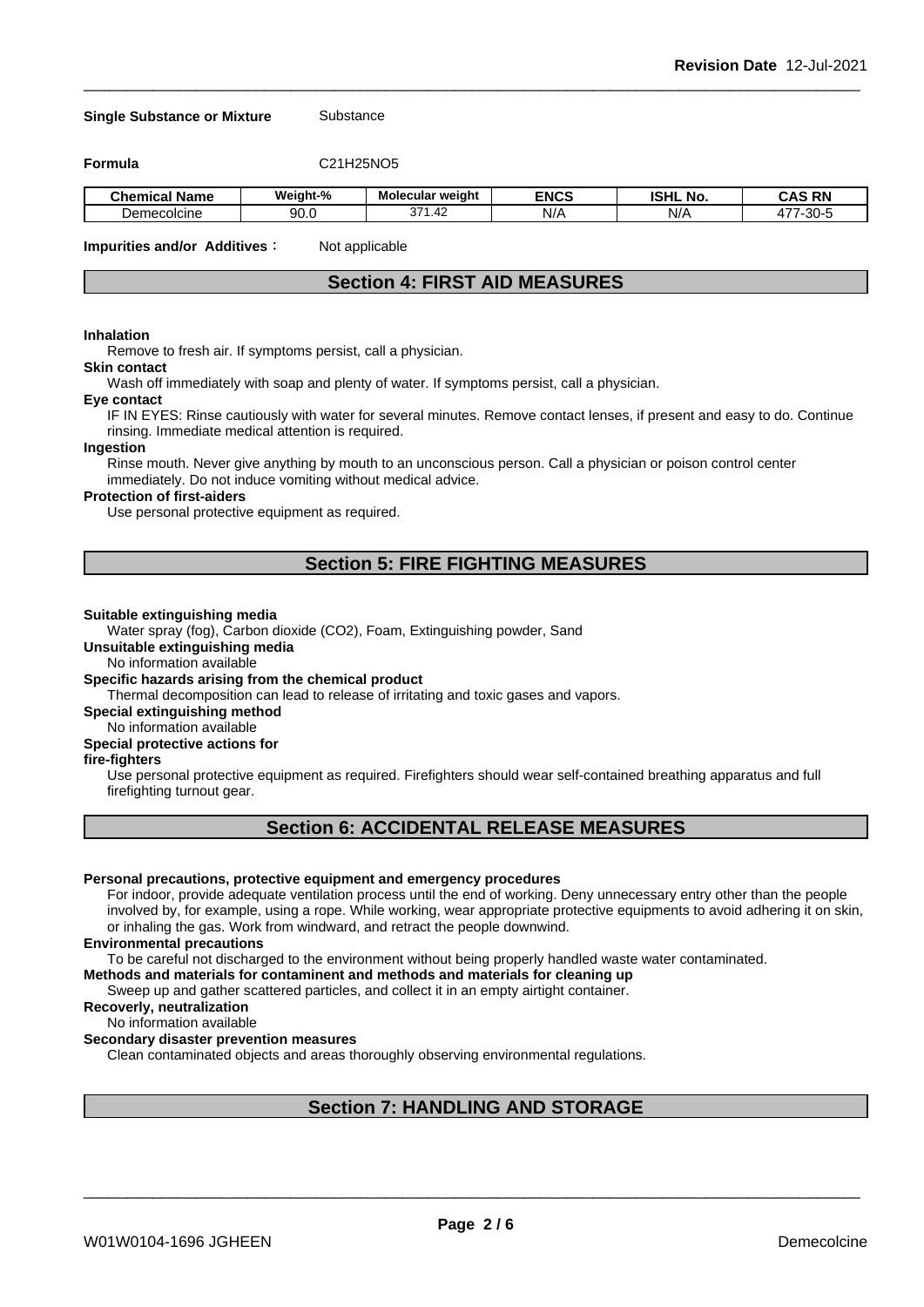### **Handling**

#### **Technical measures**

Avoid contact with strong oxidizing agents. Use with local exhaust ventilation.

#### **Precautions**

Do not rough handling containers, such as upsetting, falling, giving a shock, and dragging. Prevent leakage, overflow, and scattering. Not to generate steam and dust in vain. Seal the container after use. After handling, wash hands and face, and then gargle. In places other than those specified, should not be smoking or eating and drinking. Should not be brought contaminated protective equipment and gloves to rest stops. Deny unnecessary entry of non-emergency personnel to the handling area.

### **Safety handling precautions**

Avoid contact with skin, eyes or clothing. Use personal protective equipment as required.

### **Storage Safe storage conditions Storage conditions** Keep container protect from light tightly closed. Store in a cool (2-10 °C) place. **Safe packaging material** Glass **Incompatible substances** Strong oxidizing agents

### **Section 8: EXPOSURE CONTROLS/PERSONAL PROTECTION**

### **Engineering controls**

In case of indoor workplace, seal the source or use a local exhaust system. Provide the safety shower facility, and handand eye-wash facility. And display their position clearly.

**Exposure limits** This product, as supplied, does not contain any hazardous materials with occupational exposure limits established by the region specific regulatory bodies.

#### **Personal protective equipment**<br>**Respiratory protection** Dust mask **Respiratory** protection

**Hand protection** Protection gloves **Eye protection Eye protective** eyeglasses or chemical safety goggles **Skinandbody protection** Long-sleeved work clothes

**General hygiene considerations**

Handle in accordance with good industrial hygiene and safety practice.

### **Section 9: PHYSICAL AND CHEMICAL PROPERTIES**

#### **Form**

| Color                                                  | slightly yellow - yellow brown |
|--------------------------------------------------------|--------------------------------|
| Appearance                                             | powder                         |
| Odor                                                   | No data available              |
| Melting point/freezing point                           | 185 $°C$                       |
| Boiling point, initial boiling point and boiling range | No data available              |
| <b>Flammability</b>                                    | No data available              |
| <b>Evaporation rate:</b>                               | No data available              |
| Flammability (solid, gas):                             | No data available              |
| Upper/lower flammability or                            |                                |
| explosive limits                                       |                                |
| Upper:                                                 | No data available              |
| Lower:                                                 | No data available              |
| <b>Flash point</b>                                     | No data available              |
| Auto-ignition temperature:                             | No data available              |
| Decomposition temperature:                             | No data available              |
| рH                                                     | No data available              |
| Viscosity (coefficient of viscosity)                   | No data available              |
| <b>Dynamic viscosity</b>                               | No data available              |
| <b>Solubilities</b>                                    | Ethanol: soluble.              |
| n-Octanol/water partition coefficient: (log Pow)       | No data available              |
| Vapour pressure                                        | No data available              |
| <b>Specific Gravity / Relative density</b>             | No data available              |
| Vapour density                                         | No data available              |
| <b>Particle characteristics</b>                        | No data available              |
|                                                        |                                |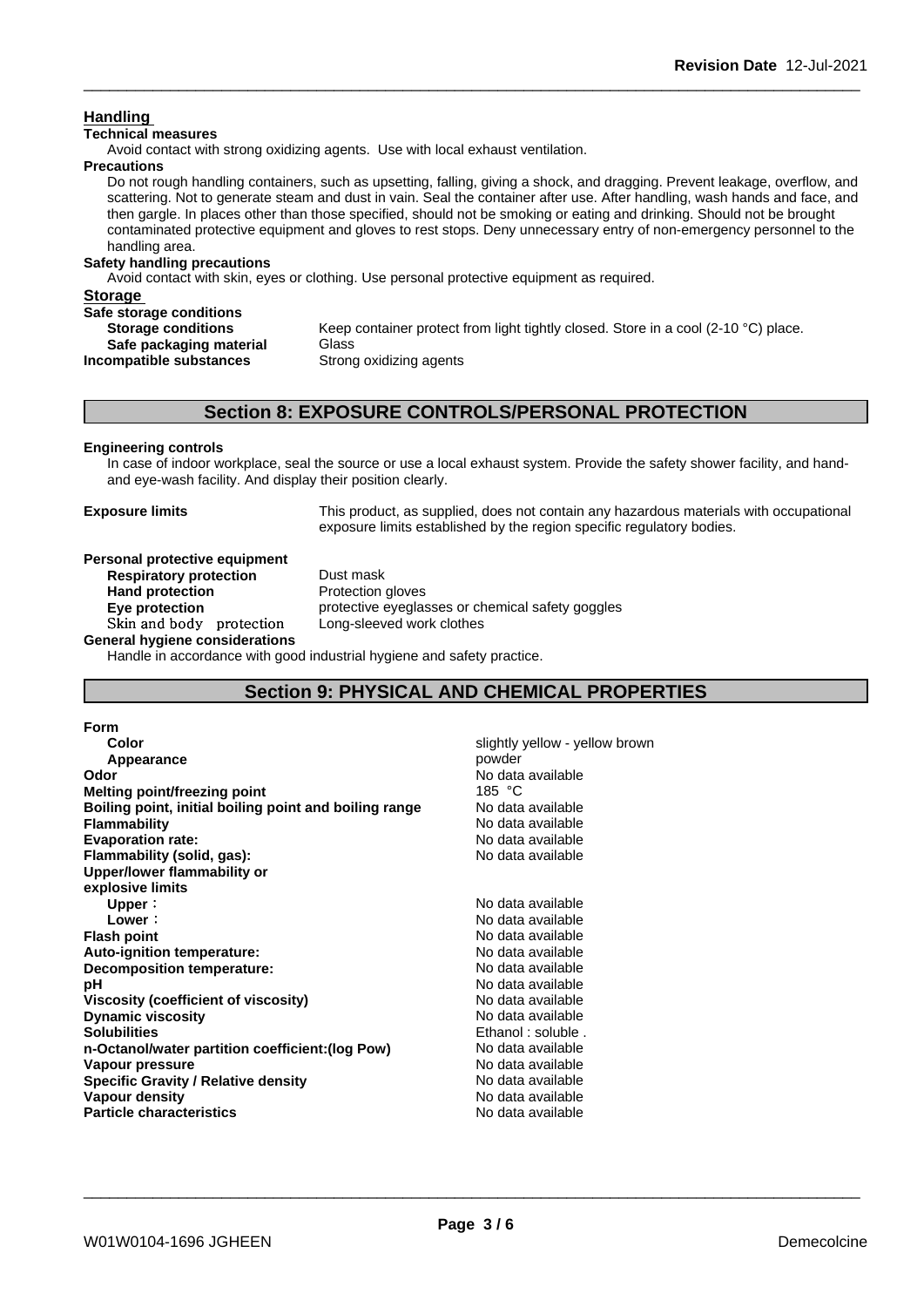### **Section 10: STABILITY AND REACTIVITY**

#### **Stability**

**Reactivity** No data available **Chemical stability** May be altered by light. **Hazardous reactions** None under normal processing **Conditions to avoid** Extremes of temperature and direct sunlight **Incompatible materials** Strong oxidizing agents **Hazardous decomposition products** Carbon monooxide (CO), Carbon dioxide (CO2), Nitrogen oxides (NOx)

### **Section 11: TOXICOLOGICAL INFORMATION**

**Acute toxicity**

| <b>Chemical Name</b> | <b>LD50</b><br>Dral                        | <b>LD50</b><br>Dermal   | CEN<br><b>Inhalation</b><br>-con |
|----------------------|--------------------------------------------|-------------------------|----------------------------------|
| Demecolcine          | nг<br>.530<br>ua/ka<br>Mouse<br>، ب<br>. . | $N/\Delta$<br>$\cdot$ . | N/A                              |

| No data available |  |
|-------------------|--|
| No data available |  |
| No data available |  |
| No data available |  |
| No data available |  |
| No data available |  |
| No data available |  |
| No data available |  |
| No data available |  |
|                   |  |

### **Section 12: ECOLOGICAL INFORMATION**

| <b>Ecotoxicity</b>                                                | No information available                             |
|-------------------------------------------------------------------|------------------------------------------------------|
| Other data                                                        | No data available                                    |
| Persistence and degradability<br><b>Bioaccumulative potential</b> | No information available<br>No information available |
| <b>Mobility in soil</b>                                           | No information available                             |
| Hazard to the ozone layer                                         | No information available                             |

### **Section 13: DISPOSAL CONSIDERATIONS**

#### **Waste from residues**

Disposal should be in accordance with applicable regional, national and local laws and regulations.

**Contaminated container and contaminated packaging**

Disposal should be in accordance with applicable regional, national and local laws and regulations.

### **Section 14: TRANSPORT INFORMATION**

**ADR/RID**<br>**IIN number** (IN1544) **UN number<br>Proper shipping name:** 

**Proper shipping name:** Alkaloids, solid, n.o.s. (Demecolcine)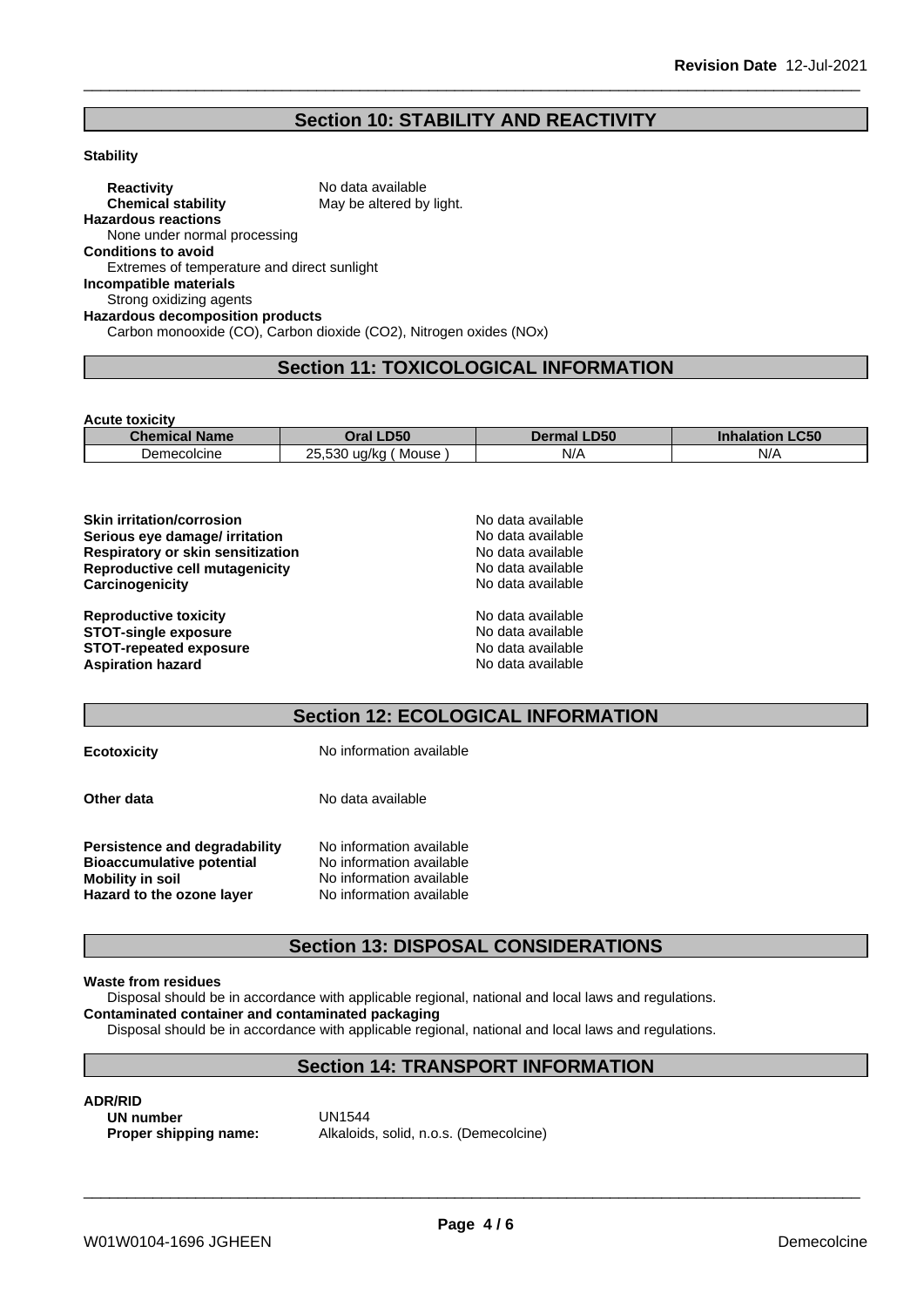| <b>UN classfication</b><br><b>Subsidiary hazard class</b> | 6.1                                    |
|-----------------------------------------------------------|----------------------------------------|
| Packing group<br><b>Marine pollutant</b>                  | Ш<br>Not applicable                    |
| <b>IMDG</b>                                               |                                        |
| <b>UN number</b>                                          | <b>UN1544</b>                          |
| Proper shipping name:                                     | Alkaloids, solid, n.o.s. (Demecolcine) |
| UN classfication                                          | 6.1                                    |
| <b>Subsidiary hazard class</b>                            |                                        |
| Packing group                                             | Ш                                      |
| <b>Marine pollutant (Sea)</b>                             | Not applicable                         |
| Transport in bulk according to                            | No information available               |
| Annex II of MARPOL 73/78 and                              |                                        |
| the IBC Code                                              |                                        |
| <b>IATA</b>                                               |                                        |
| UN number                                                 | <b>UN1544</b>                          |
| Proper shipping name:                                     | Alkaloids, solid, n.o.s. (Demecolcine) |
| <b>UN classfication</b>                                   | 6.1                                    |
| <b>Subsidiary hazard class</b>                            |                                        |
| Packing group                                             | Ш                                      |
| <b>Environmentally Hazardous</b>                          | Not applicable                         |
| Substance                                                 |                                        |

## **Section 15: REGULATORY INFORMATION**

| <b>International Inventories</b>                       |                                                                                  |
|--------------------------------------------------------|----------------------------------------------------------------------------------|
| <b>EINECS/ELINCS</b>                                   | Listed                                                                           |
| <b>TSCA</b>                                            |                                                                                  |
| Japanese regulations                                   |                                                                                  |
| <b>Fire Service Act</b>                                | Not applicable                                                                   |
| <b>Poisonous and Deleterious</b>                       | Not applicable                                                                   |
| <b>Substances Control Law</b>                          |                                                                                  |
| <b>Industrial Safety and Health Act Not applicable</b> |                                                                                  |
| <b>Regulations for the carriage</b>                    | Toxic Substances - Poison (Ordinance Art.3, Ministry of Transportation Ordinance |
| and storage of dangerous                               | Regarding Transport by Ship and Storage, Attached Table 1)                       |
| goods in ship                                          |                                                                                  |
| <b>Civil Aeronautics Law</b>                           | Toxic and Infectious Substances (Ordinance Art.194, MITL Nortification for Air   |
|                                                        | Transportation of Explosives etc., Attached Table 1)                             |
| <b>Pollutant Release and Transfer Not applicable</b>   |                                                                                  |
| <b>Register Law</b>                                    |                                                                                  |
| <b>Export Trade Control Order</b>                      | Not applicable                                                                   |
|                                                        |                                                                                  |
|                                                        | <b>Section 16: OTHER INFORMATION</b>                                             |
| Key literature references and                          | NITE: National Institute of Technology and Evaluation (JAPAN)                    |
| sources for data etc.                                  | http://www.safe.nite.go.jp/japan/db.html                                         |
|                                                        | IATA dangerous Goods Regulations                                                 |
|                                                        | RTECS: Registry of Toxic Effects of Chemical Substances                          |
|                                                        | Japan Industrial Safety and Health Association GHS Model SDS                     |
|                                                        | Dictionary of Synthetic Oraganic Chemistry, SSOCJ, Koudansha Scientific Co.Ltd.  |
|                                                        | Chemical Dictionary, Kyouritsu Publishing Co., Ltd.                              |

#### **Disclaimer**

This SDS is according to JIS Z 7253: 2019. The information provided in this Safety Data Sheet is correct to the best of our knowledge, information and belief at the date of its publication. The information given is designed only as a guidance for safe handling, and is not to be considered a warranty or quality specification. The information relates only to the specific material designated and may not be valid for such material used in combination with any other materials or in any process, unless specified in the text.

GHS Classification is according to JIS Z7252(2019). \*JIS: Japanese Industrial Standards

etc